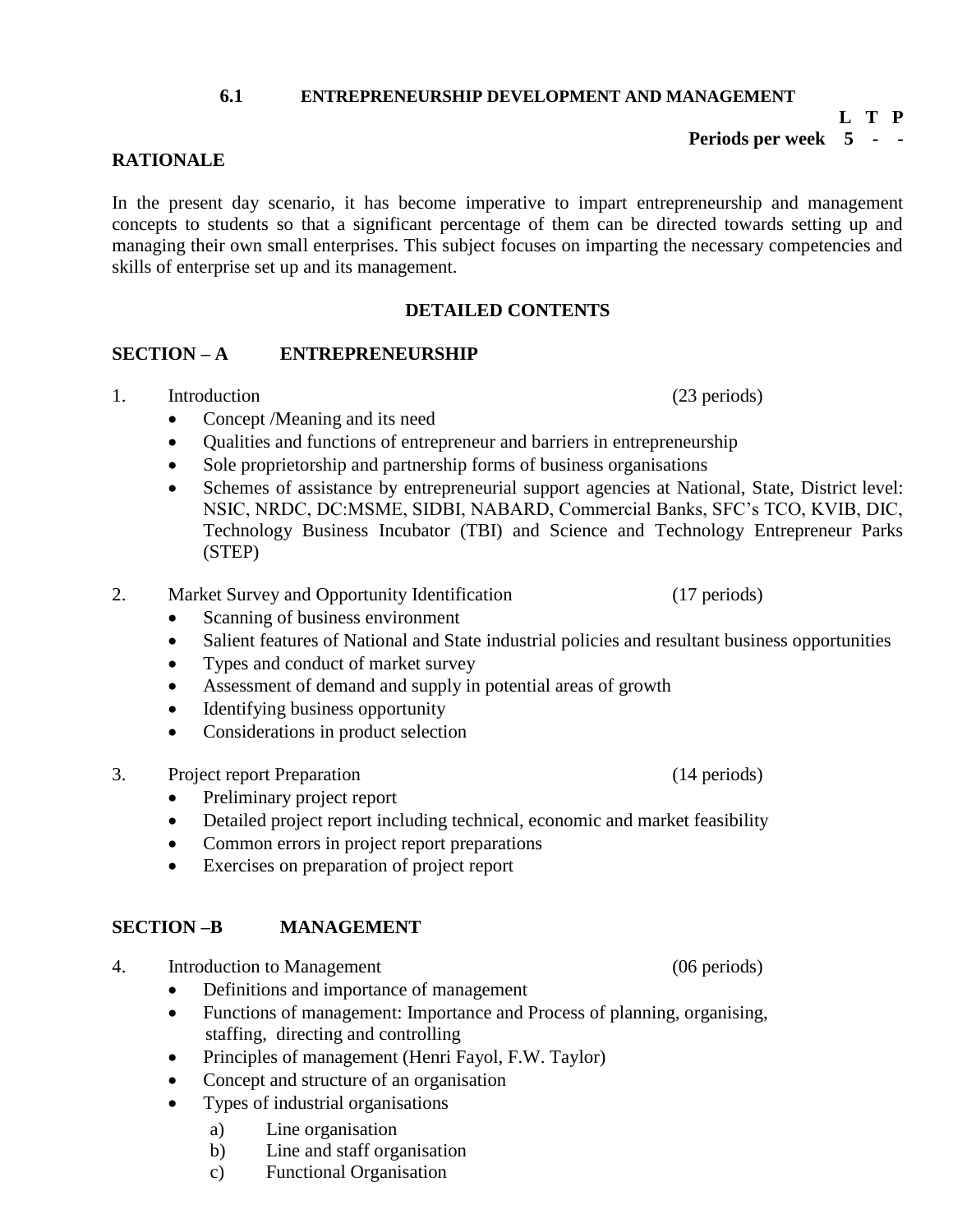- 5. Leadership and Motivation (05 periods)
	- a) Leadership
		- Definition and Need
		- Qualities and functions of a leader
		- Manager Vs leader
		- Types of leadership
	- b) Motivation
		- Definitions and characteristics
		- Factors affecting motivation
		- Theories of motivation (Maslow, Herzberg, McGregor)
- 6. Management Scope in Different Areas (10 periods)
	- a) Human Resource Management
		- Introduction and objective
		- Introduction to Man power planning, recruitment and selection
		- Introduction to performance appraisal methods
	- b) Material and Store Management
		- Introduction functions, and objectives
		- ABC Analysis and EOQ
	- c) Marketing and sales
		- Introduction, importance, and its functions
		- Physical distribution
		- Introduction to promotion mix
		- Sales promotion
	- d) Financial Management
		- Introductions, importance and its functions
		- Elementary knowledge of income tax, sales tax, excise duty, custom duty and VAT

#### 7. Miscellaneous Topics (05 periods)

- a) Customer Relation Management (CRM)
	- Definition and need
	- Types of CRM
- b) Total Quality Management (TQM)
	- Statistical process control
	- Total employees Involvement
	- Just in time (JIT)
- c) Intellectual Property Right (IPR)
	- Introductions, definition and its importance
	- Infringement related to patents, copy right, trade mark
- **Note:** In addition, different activities like conduct of entrepreneurship awareness camp extension lecturers by outside experts, interactions sessions with entrepreneurs and industrial visits may also be organised.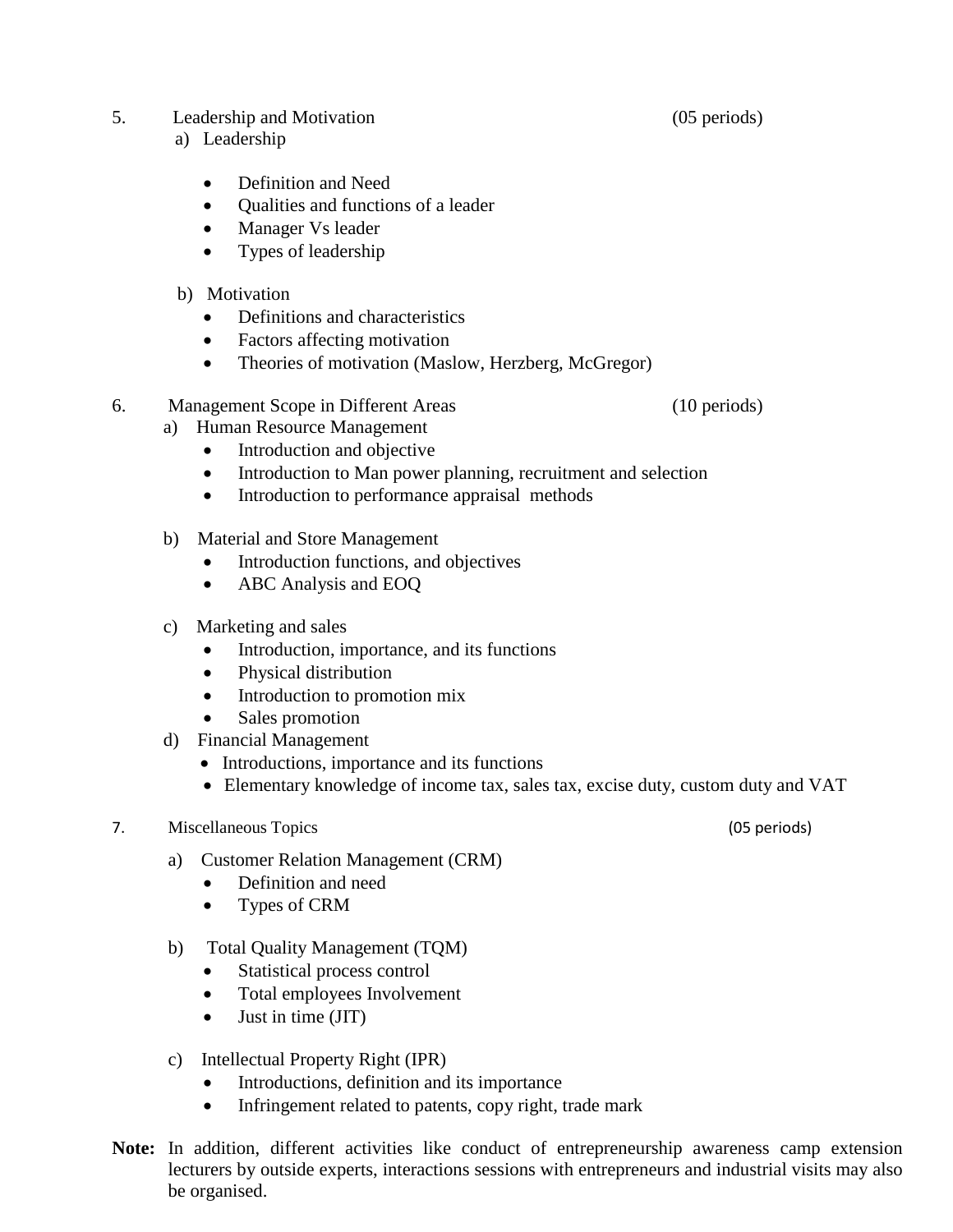## **INSTRUCTIONAL STRATEGY**

Some of the topics may be taught using question/answer, assignment or seminar method. The teacher will discuss stories and case studies with students, which in turn will develop appropriate managerial and entrepreneurial qualities in the students. In addition, expert lecturers may also be arranged from outside experts and students may be taken to nearby industrial organisations on visit. Approach extracted reading and handouts may be provided.

## **RECOMMENDED BOOKS**

- 1. A Handbook of Entrepreneurship, Edited by BS Rathore and Dr JS Saini; Aapga Publications, Panchkula (Haryana)
- 2. Entrepreneurship Development published by Tata McGraw Hill Publishing Company Ltd., New Delhi
- 3. Entrepreneurship Development in India by CB Gupta and P Srinivasan; Sultan Chand and Sons, New Delhi
- 4. Entrepreneurship Development Small Business Enterprises by Poornima M Charantimath; Pearson Education, New Delhi
- 5. Entrepreneurship : New Venture Creation by David H Holt; Prentice Hall of India Pvt. Ltd., New Delhi
- 6. Handbook of Small Scale Industry by PM Bhandari
- 7. Principles and Practice of Management by L M Prasad; Sultan Chand & Sons, New Delhi.

| Topic No.      | <b>Time Allotted</b><br>(Periods) | <b>Marks Allotted</b><br>(%) |
|----------------|-----------------------------------|------------------------------|
|                |                                   |                              |
| $\mathbf{1}$   | 23                                | 30                           |
| 2              | 17                                | 20                           |
| 3              | 14                                | 15                           |
| $\overline{4}$ | 6                                 | 10                           |
| 5              | 5                                 | 05                           |
| 6              | 10                                |                              |
| 7              | 5<br>05                           |                              |
| <b>Total</b>   | 80                                | 100                          |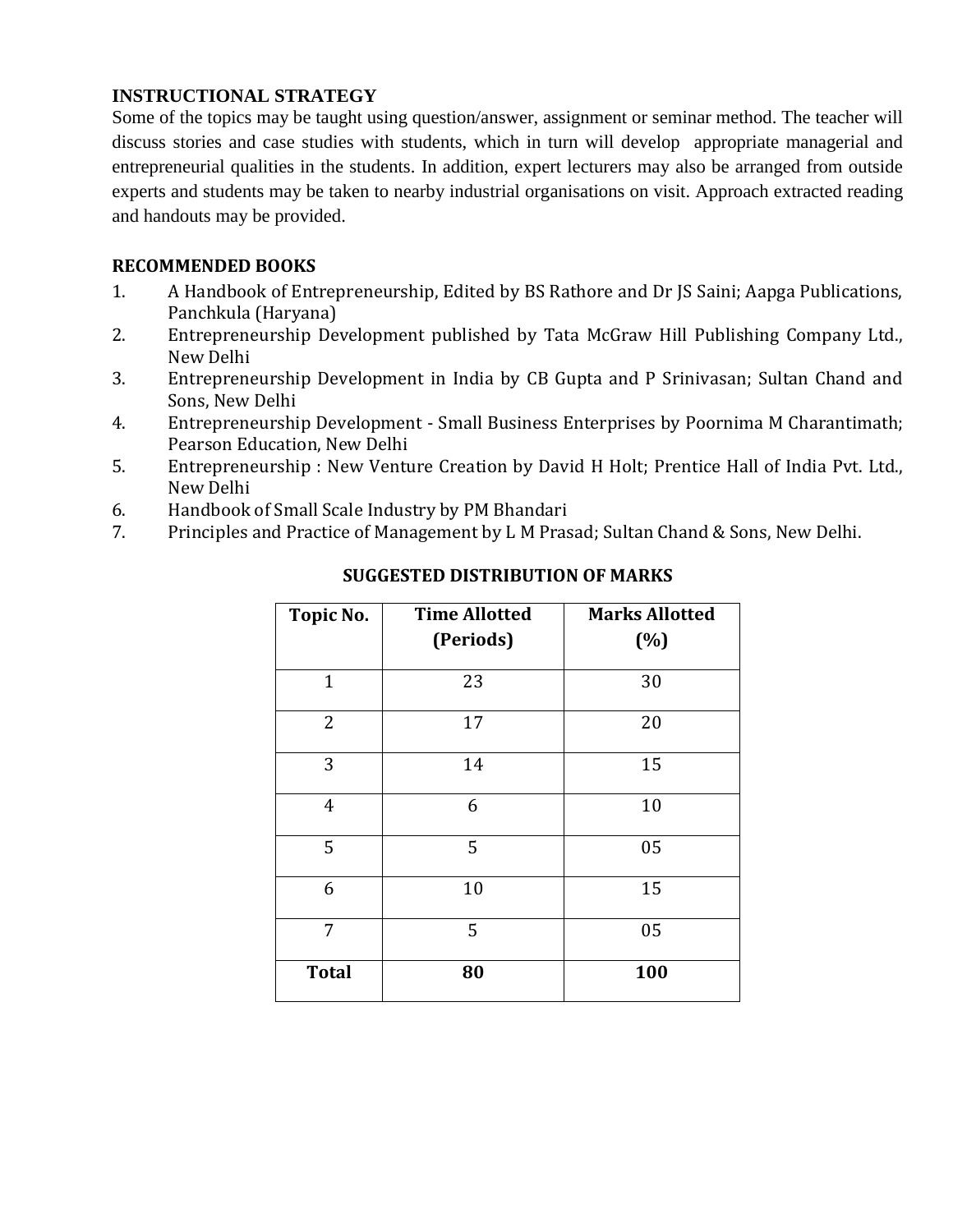#### **6.2 ADVANCED MACHINE DESIGN**

### **RATIONALE**

This is the second course for the students of Mechanical Engineering. Application of the basic design principles for the component design of different machine parts should be emphasized.

#### **DETAILED CONTENTS**

1. Introduction (02 period) - Review of the design principle under static, impact and cyclic loading 2. Design of power transmission systems (20 period) (i) Design of flat belts, V belts selection procedure Design of pulleys Design of chain drives Design of rope drives (ii) Manufacturing methods of gear Gear tooth profiles Types of gear drives, selection of gear drives Design of spur gears, helical, bevel and worm gears 3. Selection of rolling contact bearing (10 period) Types of rolling contact bearing, their nomenclature Selection of bearing from SKF or TATA bearing of simple kind like ball, roller under axial and or thrust loading 4. Journal bearing (05 period) Sliding contact bearing, terms used in journal bearing, Explain the use of Design chats 5. Design of brakes (10 period) Different types of braking systems Braking materials Design of simple shoe and band brake 6. Design of flywheels (10 period) Function of flywheel, Stresses in flywheel, Design of flywheel 7. Designing clutches Design procedure for positive clutches, Design of friction clutches, Design of cone clutch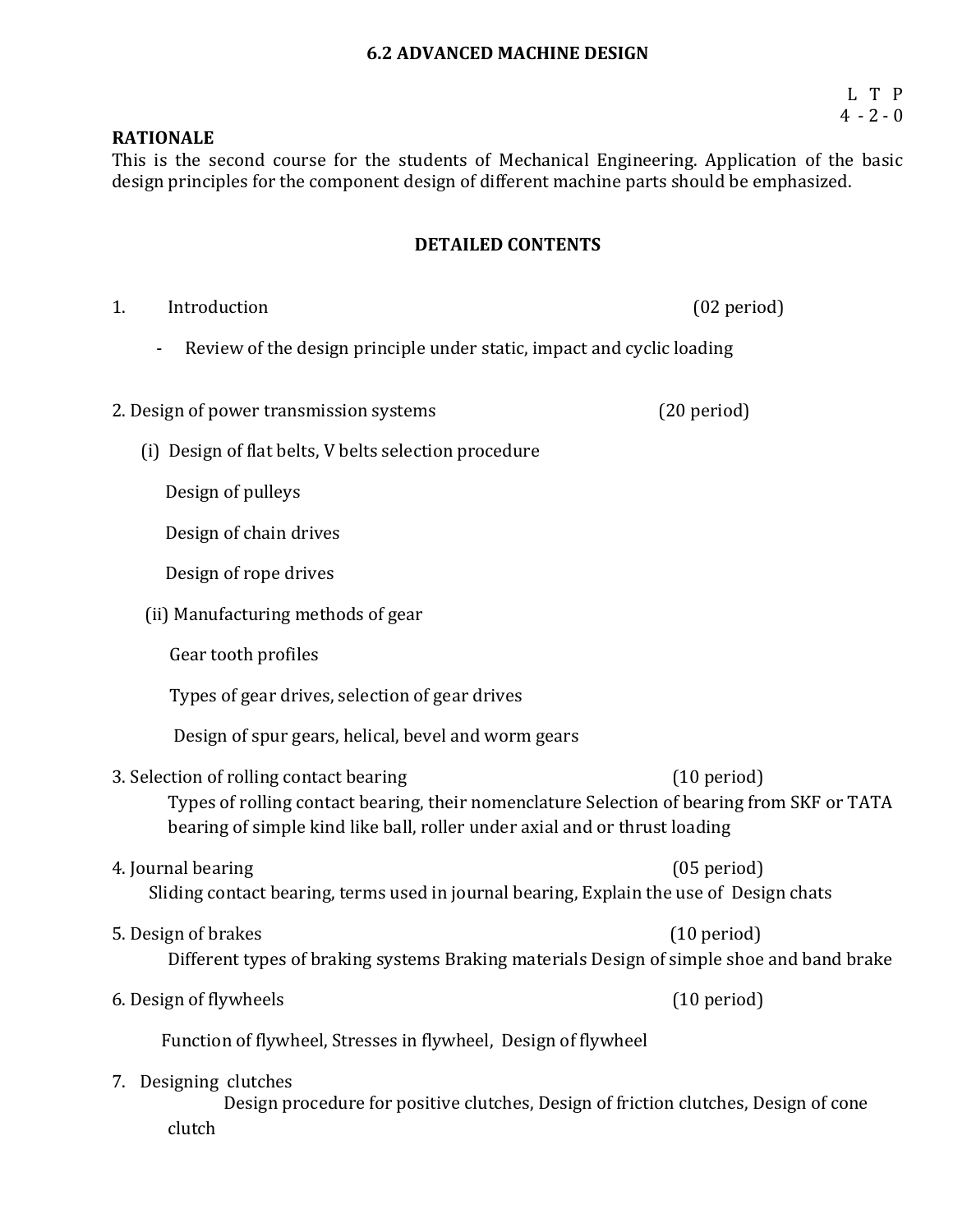## **INSTRUCTIONAL STRATEGY**

Teacher should lay emphasis on conceptual understanding and design aspects of various parts/components. Various models should be demonstrated in the class to explain mechanism

### **RECOMMENDED BOOKS**

- 1. Machine Design- Fundamentals and Practices, by P C Gope, PHI Learning Pvt Limited, New Delhi. 2012
- 2. A Text Book of Machine Design by RS Khurmi & JKGupta, Eurasia Publishing House, Pvt. Ltd.., New Delhi
- 3. Introduction to Machine Design by VB Bhandari, TMH, Delhi
- 4. Theory of Machines by PL Ballaney, Khanna Publishers, New Delhi
- 5. Theory of Machines by DR Malhotra & HC Gupta, Satya Prakashan, Delhi

### **Topic No. Time allotted The Co Marks Allotted (%)**

| <b>TOPIC NO.</b> | Thile allotted<br>(period) | Marks Allotted (%) |
|------------------|----------------------------|--------------------|
| $\mathbf{1}$     | $\overline{2}$             | 05                 |
| $\overline{2}$   | 20                         | 25                 |
| 3                | 10                         | 20                 |
| $\overline{4}$   | 05                         | $10\,$             |
| 5                | 10                         | 10                 |
| 6                | 10                         | 10                 |
| $\overline{7}$   | 15                         | 20                 |
| <b>Total</b>     | 72                         | 100                |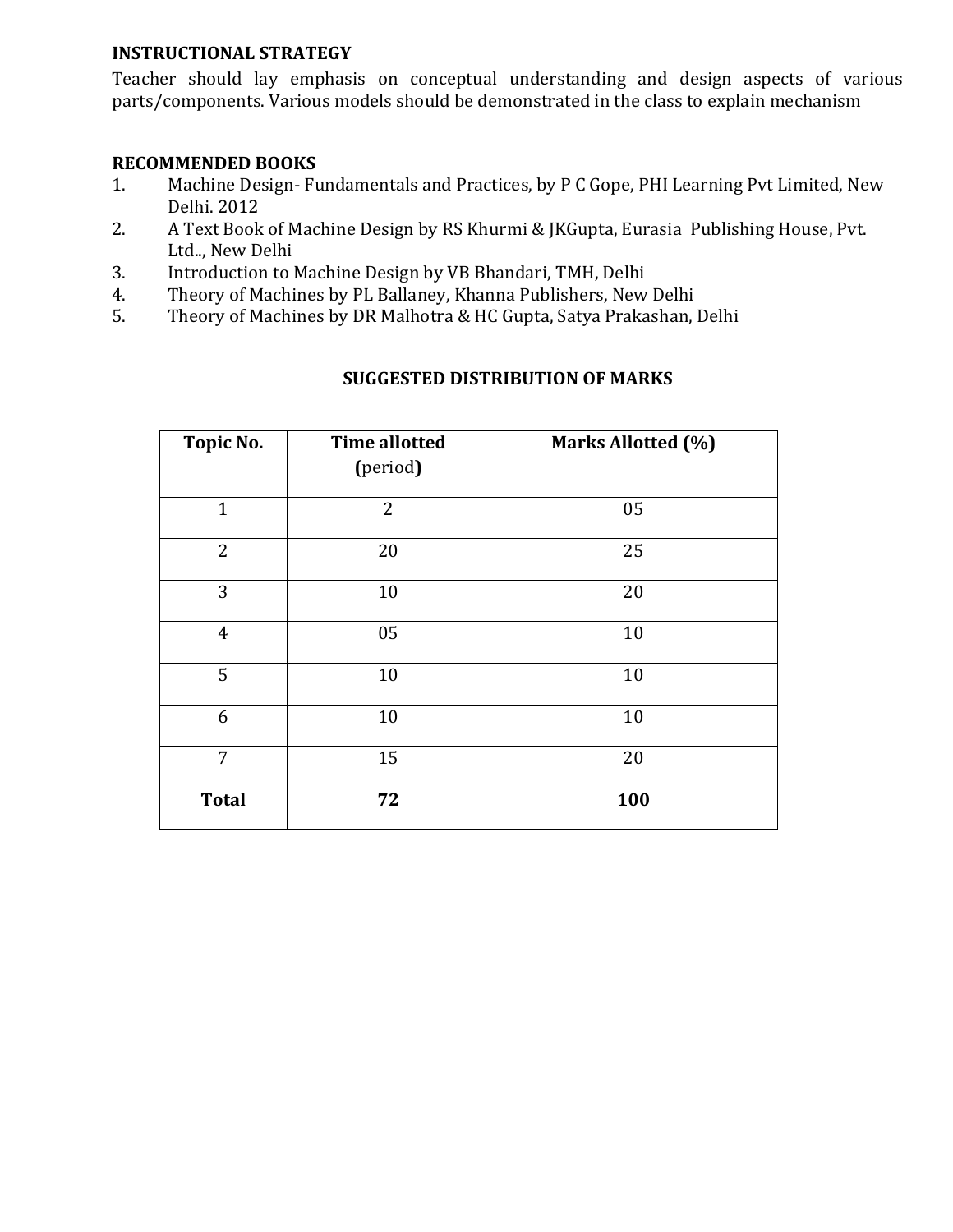### **6.3 AUTOMOBILE ENGINEERING**

## **RATIONALE**

The development of automobile industry direct and indirect dependence of the present day society on the services of its products has made the knowledge of the technology imperative, this subject deals with automotive needs.

## **DETAILED CONTENTS**

## **1. INTRODUCTION (06 Periods)**

- 1.1 Definitions and specifying an automobile
- 1.2 Automobile development and scope
- 1.3 Components of an automobile
- 1.4 Classification of automobiles
- 1.5 Layout of chassis
- 1.6 Types of drives-front wheel, rear wheel, four wheel left hand, right hand
- 1.7 Body or super structure

## **2. TRANSMISSION SYSTEM (20 Periods)**

- 2.1 CLUTCH
	- 2.1.1 Function
	- 2.1.2 Constructional details of single plate and multi plate friction clutch
	- 2.1.3 Centrifugal and semi centrifugal clutch
	- 2.1.4 Hydraulic operation of single plate clutch
	- 2.1.5 Clutch troubles
- 2.2 GEAR BOX
	- 2.2.1 4-speed gear box
	- 2.2.2 Gear ratios
	- 2.2.3 Working of sliding mesh, constant mesh and synchromesh 4-speed gear box
	- 2.2.4 Torque converter and overdrive
	- 2.2.5 Transfer box
- 2.3 Propeller shaft and rear axle
	- 2.3.1 Function
	- 2.3.2 Universal joint
	- 2.3.3 Final drive and differential assembly
	- 2.3.4 Front driving axles
	- 2.3.5 Real axle drives and different types of rear axles
- 2.4 WHEELS AND TYRES
	- 2.4.1 Types of wheels- disc wheel, wire wheel and alloy cast wheel
	- 2.4.2 Types of tyres used in Indian vehicles
	- 2.4.3 Toe in, Toe out, camber, caster, kingpin inclination
	- 2.4.4 Tubeless tyres

 **L T P**  $5 - 2$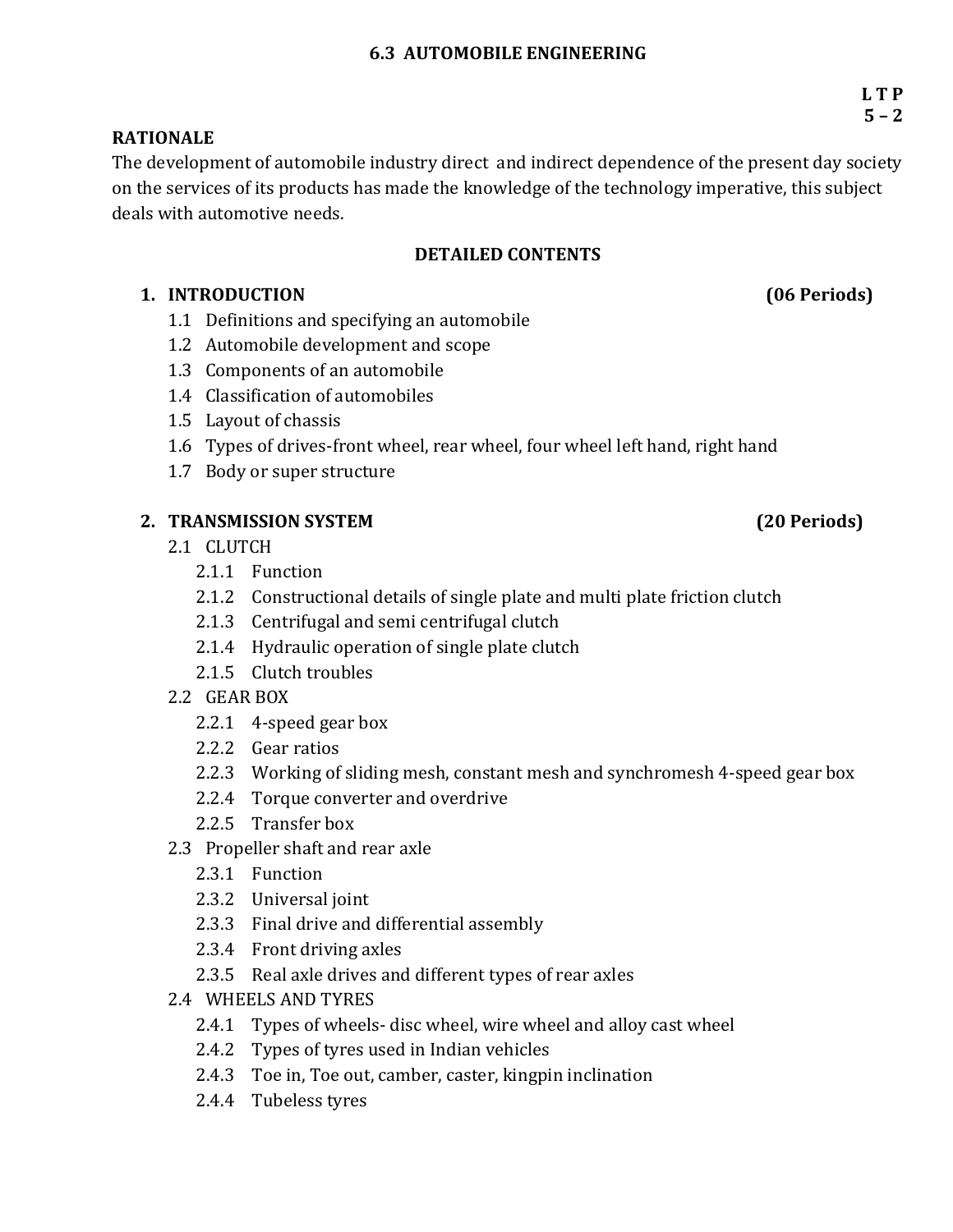## **3. STEERING SYSTEM (11 Periods)**

- 3.1 Function and principle
- 3.2 Ackerman and Davis steering gears
- 3.3 Types of steering gears worm and ball nut, worm and wheel, worm and roller, rack and pinion type
- 3.4 Power steering
- 3.5 Wheel balancing
- 3.6 Wheel alignment

## **4. BRAKING SYSTEM (11 Periods)**

- 4.1 Constructional details and working of mechanical, hydraulic and vacuum brake
- 4.2 Details of master cylinder, wheel cylinder
- 4.3 Concept of brake drum, brake lining and brake adjustment
- 4.4 Air brake, Emergency and Parking brake
- 4.5 Anti-lock braking system

# **5. SUSPENSION SYSTEM (07 Periods)**

- 5.1 Function
- 5.2 Types
- 5.3 Working of coil spring, leaf spring, rubber springs
- 5.4 Shock absorber- telescopic type
- 5.5 Air suspension
- 5.6 Strut suspension

# **6. BATTERY (09 Periods)**

- 6.1 Principles of battery operation
- 6.2 Constructional details of lead acid cell battery
- 6.3 Specific gravity of electrolyte effect of temperature on specific gravity
- 6.4 Capacity and efficiency of battery
- 6.5 Battery charging, chemical reactions during charge and discharge
- 6.6 Maintenance of Batteries
- 6.7 Checking of batteries for voltage and specific gravity
- 6.8 Battery leakage test

# **7. DYNAMO and ALTERNATOR (08 Periods)**

# 7.1 DYNAMO

- 7.1.1 Function and details
- 7.1.2 Regulator voltage current and compensated type
- 7.1.3 Cutout construction, working and their adjustment

# 7.2 ALTERNATOR

- 7.2.1 Construction and working
- 7.2.2 Charging of battery from alternator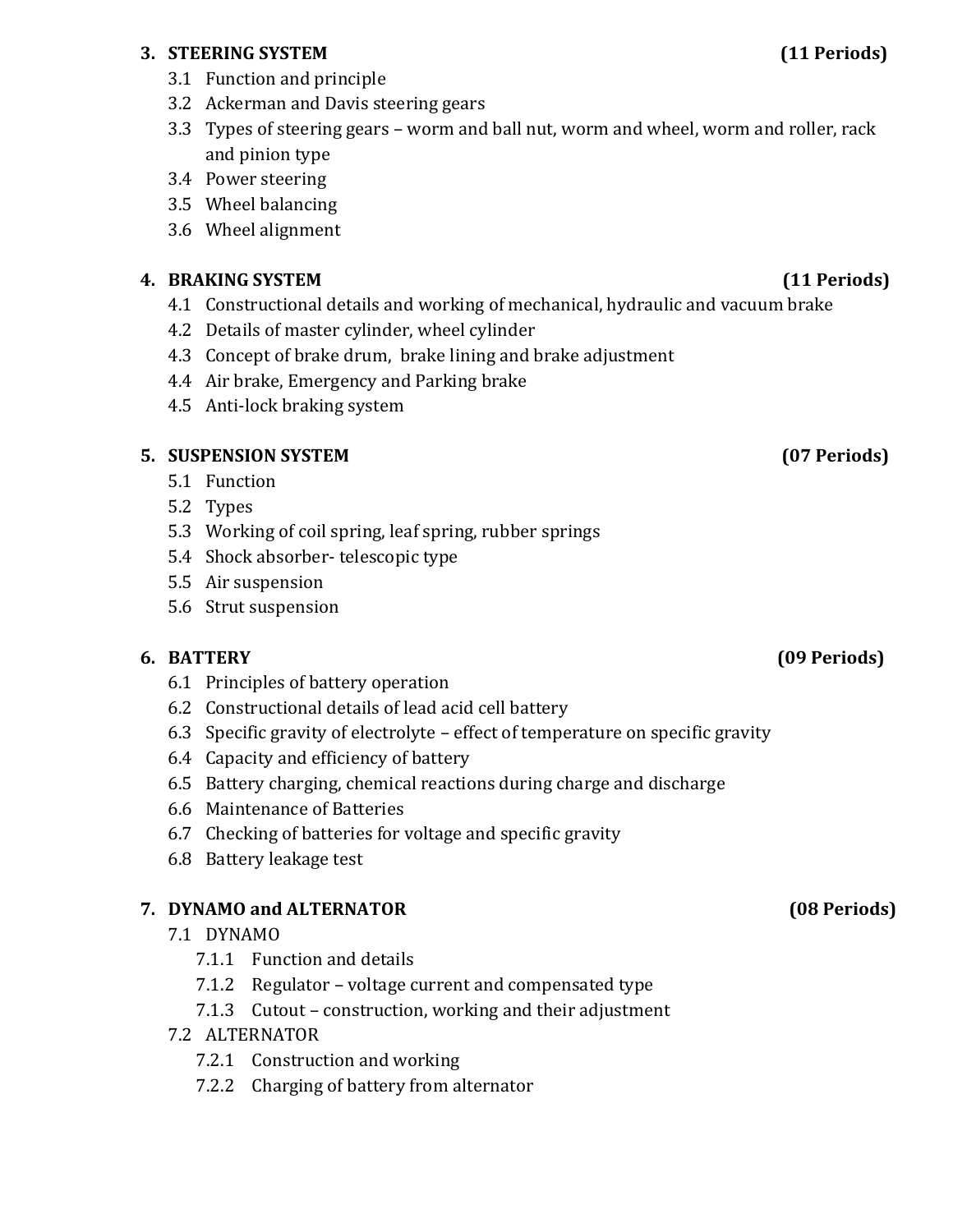## **8. LIGHTING SYSTEM and ACCESSORIES (08 Periods)**

- 8.1 Lighting system
- 8.2 Wiring circuit
- 8.3 Headlight, aiming of headlights
- 8.4 Lighting switches
- 8.5 Direction indicators
- 8.6 Windscreen wiper
- 8.7 Horn
- 8.8 Speedometer
- 8.9 Heater
- 8.10Air conditioning
- 8.11Temperature indicator

## **LIST OF PRACTICALS**

- 1. WHEEL BALANCING
- 2. WHEEL ALIGNMENT
- 3. SUSPENSION SYSTEM SERVICING
- 4. RETREADING AND RECAPPING OF TYRES
- 5. AUTOMOTIVE BRAKE SERVICE
- 6. A/C SYSTEM SERVICE
- 7. CLUTCH TROUBLES AND CLUTCH SERVICE
- 8. SERVICING OF FUEL INJECTION PUMP
- 9. STUDY OF MPFI SYSTEM

## **RECOMMENDED BOOKS**

- 1. Automobile Engineering vol. 1 by Dr. Kirpal Singh; Standard Publishers and Distributors, Delhi
- 2. Automobile Engineering by Dr. PS Gill
- 3. Automobile Engineering Vol. 1 by GBS Narang; khanna Publishers, Delhi

| TOPIC NO.    | TIME ALLOTED (Periods) | MARKS ALLOTED (%) |
|--------------|------------------------|-------------------|
|              |                        |                   |
|              | 20                     | 25                |
|              |                        |                   |
|              |                        |                   |
|              |                        |                   |
|              |                        | l 4               |
|              |                        | 14                |
|              |                        |                   |
| <b>TOTAL</b> |                        | 100               |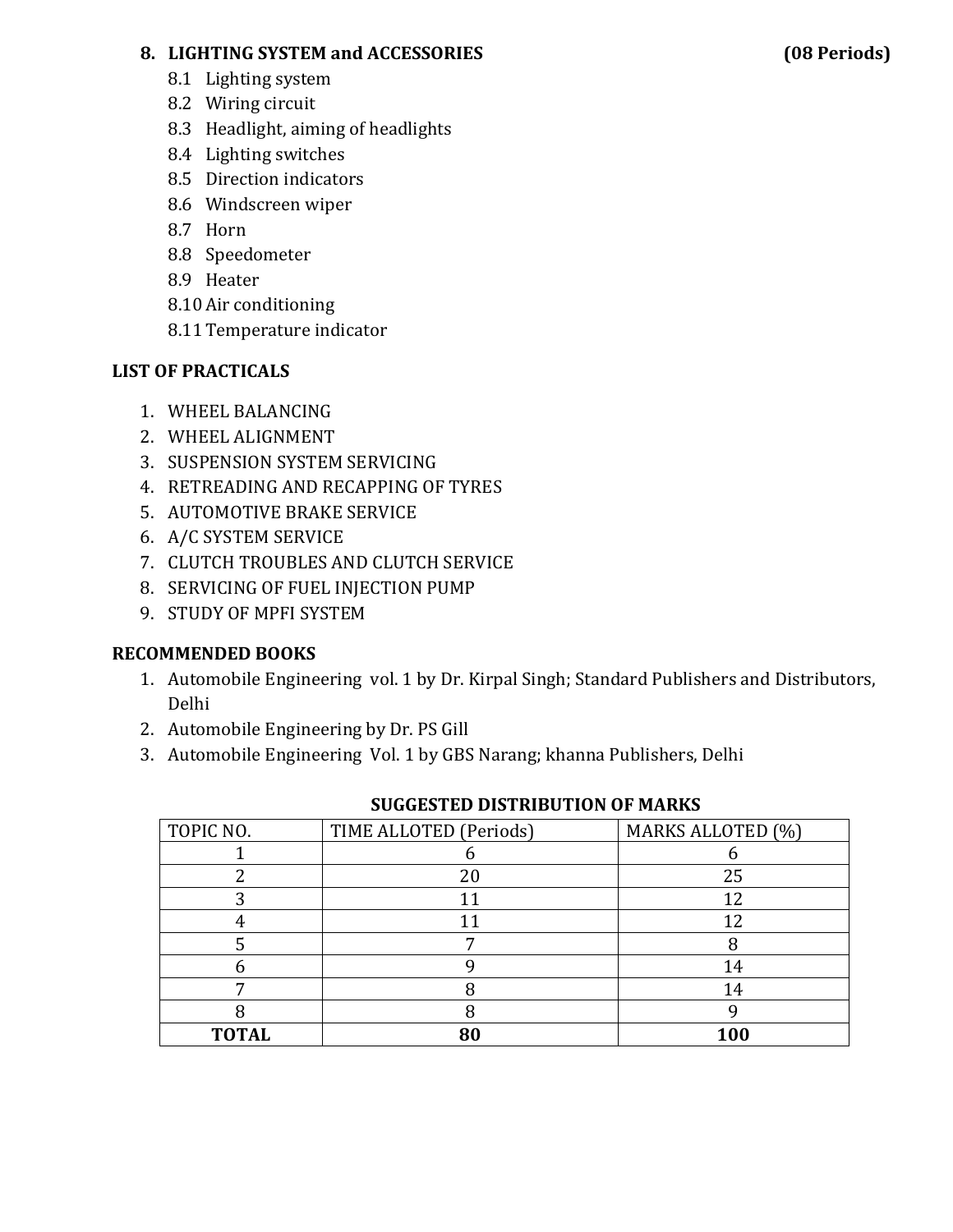### **6.4 POWER PLANT ENGINEERING**

#### **RATIONALE**

A diploma holder in mechanical engineering is supposed to manage the power generating plant. In Uttranchal state, hydropower potential in supossed to be very large. Therefore, he must have relevant knowledge and skills about various power plants e.g. steam power plant, nuclear power plant, hydro power plant, diesel engine power plant and gas turbine power plant. Hence this subject is offered.

#### **DETAILED CONTENTS**

### **1. Introduction (08 Periods)**

Sources of energy fuels, flowing stream of water, solar rays, wind, terrestial heat, ocean tides and waves Concept of power station, central and industrial power station, captive power station, classification of power station with respect to prime mover steam, IC engine, gas turbine and hydro power station, scope in Uttaranchal state

#### **2. Steam Power Plant (20 Periods)**

2.1 Parameters of power cycle- thermal efficiency, work ratio, specific steam Consumption Rankine cycle flow diagram, representation on thermodynamic planes, thermal efficiency, effect on change of condenser pressure, boiler pressure, degree of super heat on thermal efficiency Reheat cycle, simple regenerative cycle, (No numerical)

### **2.2 Steam prime movers**

Concept of a prime mover, steam turbine- advantages as a prime mover, principle elements of a steam turbine and functions –nozzles, blades, rotor, shaft, casing, shaft seals, diaphragm, bearings, steam control, oil system Governing of steam turbines- classification of steam turbines Starting and stopping procedures for turbines, precautions during running Performance of steam turbine, Thermal efficiency, efficiency ratio, mechanical efficiency, steam rate

### **2.3 Steam Condensing Equipment**

Functions of condensers, classification, surface condenser components and their functions Condenser auxiliaries- hot well, condensate pump, vaccum pump, air ejector, circulating pump, atmospheric relief valve Requirement of a good condensing system Cooling towerspurpose and types

### **2.4 Steam power station control**

Effect of load variation of various parameters, types of control systems-area and centralized, basic components of a control system, compressed air and electrical control systems, controls and instruments in a modern central station control room Working of feed water control system and steam temperature control system Records maintained in a steam power station and their purpose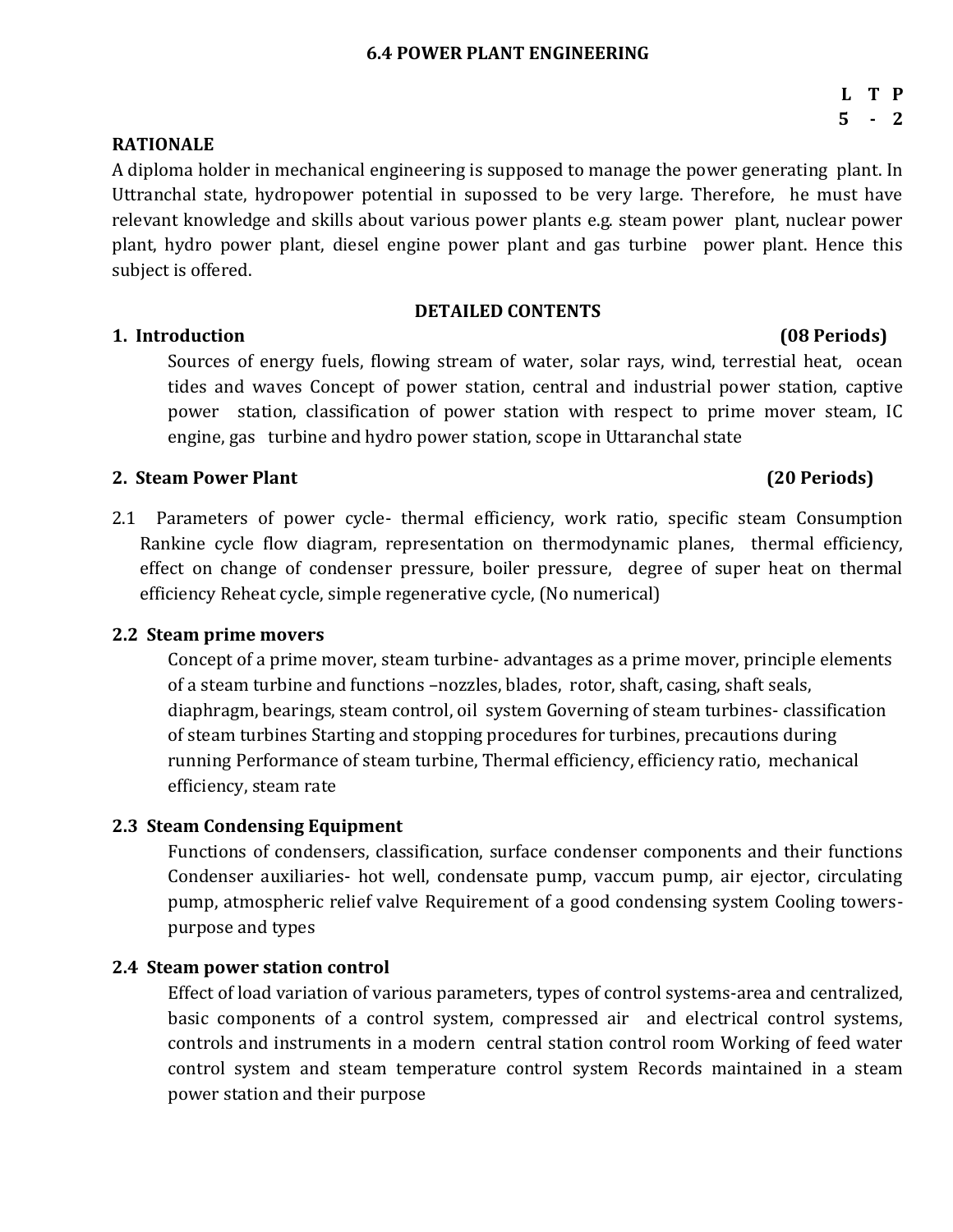### **3. Nuclear Power Plant (18 Periods)**

Equivalence between mass and energy- Atomic structure of matter, atomic nomenclature, nuclear reactions- fission, fusion, mass defect, binding energy, chain reaction, methods of control of rate of fusion reaction, types of nuclear materials, fissile and fertile materials Nuclear reactorselements and functions of different elements, classification on the basis of different criteria Nuclear power stations employing boiling water rent reactor, candu type reactor-system components, advantages and dis advantages Comparison of nuclear power station with a steam power station Health hazards, safety precautions

# **4. Diesel Engine Power Plant (08 Periods)**

Advantages and disadvantages of diesel engine. Essential elements of diesel power plant. Fuel injection system performance, testing of diesel engine power plant

# **5. Gas Turbine Power Plant (08 Periods)**

Brayton cycle- schematic diagram, thermal efficiency. Advantages of gas turbines over diesel engines. Classification of gas turbines, advantages and disadvantages methods of improving thermal efficiency, Important parts and their functions, Essential auxiliaries and controls for gas turbine power point. Fuel for gas turbines

# **6. Hydro Power (18 Periods)**

Advantages, basic elements, dams, head works, water turbines, classification of water turbines, speed and pressure control, plant auxiliaries, plant operation, potential in Uttranchal state, detailed working

# **INSTRUCTIONAL STRATEGY**

Treatment of the subject will be subjected to analysis and examples. One visit to Power plant station is compulsory.

# **List of Practicals:-**

# **The student will visit to different power plant station and prepare a report. The Evaluation of internal and external marks will be based on report as well as viva-voice.**

# **RECOMMENDED BOOKS**

- 1. A course in Power Plant Engineering by S. Domkundwar & Arora; Dhanpat Rai and sons
- 2. Power Plant Engineering by G.B.S Narang
- 3. Power plant engineering by G.R. Nagpal; S.K. Khanna Publishers, Delhi

| Topic No.    | <b>Time allotted</b><br>(Period) | Marks Allotted (%) |
|--------------|----------------------------------|--------------------|
|              | 08                               |                    |
|              |                                  | 10                 |
|              | 20                               | 30                 |
| 3            | 18                               | 20                 |
|              | 08                               | 10                 |
|              | 08                               | 10                 |
|              | 18                               | 20                 |
| <b>Total</b> |                                  | 100                |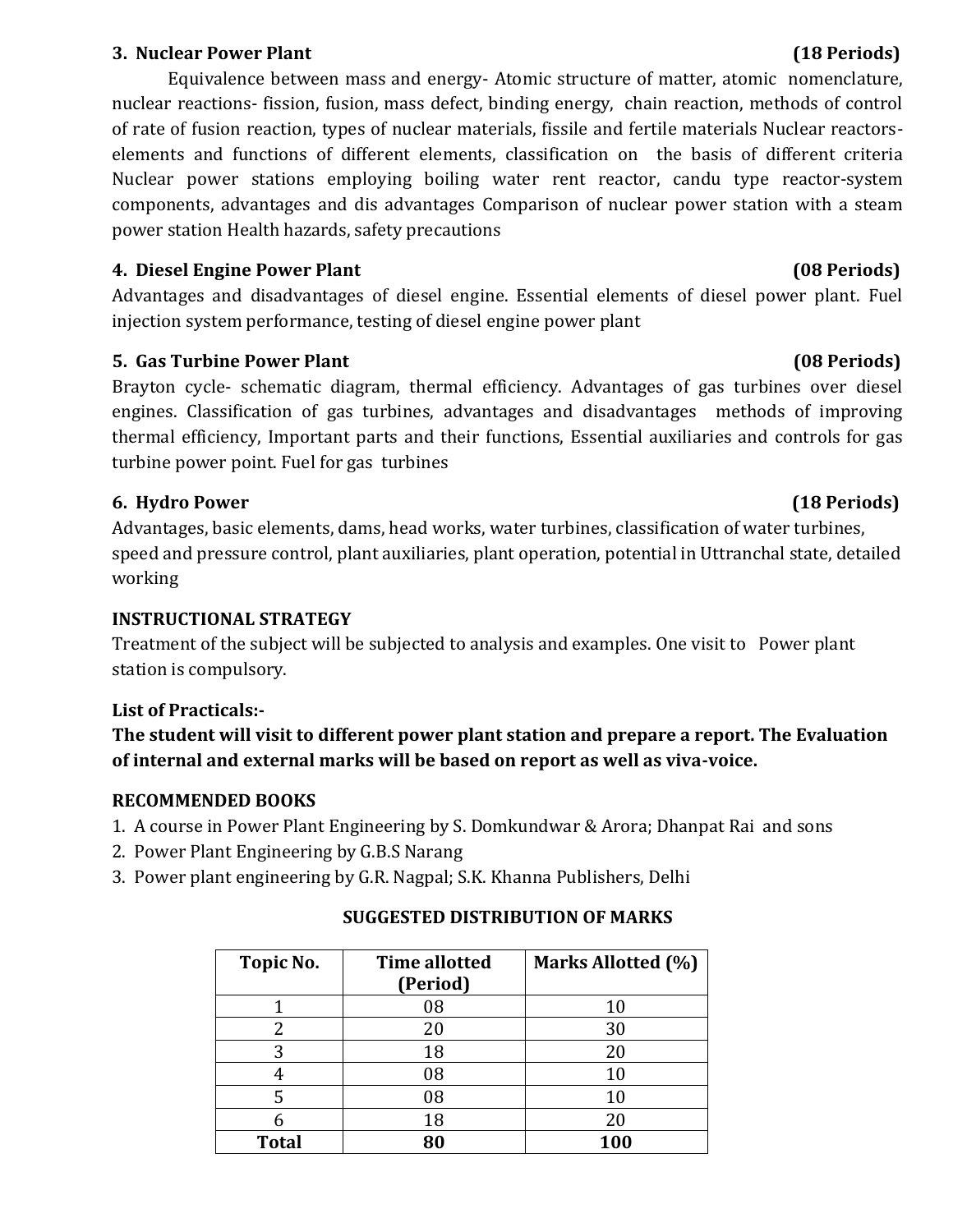#### **6.5 MECHATRONICS**

## **L T P 5 - 2**

#### **RATIONALE**

The mechatronics, the integration of electronic, of electrical engineering, computer technology and control engineering with mechanical engineering is increasingly forming a crucial part in design, manufacture and maintenance of wide range of engineering products and processes. The diploma holders need skills and knowledge that are not confined to a single subject area. They need to be capable of operating and communicating across a range of engineering disciplines and linking those having more specialized skills. So it is important to introduce this subject.

### **DETAILED CONTENTS**

## **1- Introduction (05 Periods)**

Introduction to Mechatronics General Behaviour of Mechatronic system & Measurement systems . Idea of different types of Control system as open Loop & Close loop. The Mechatronics approach

## **2- Sensing Elements and transducers (20 Periods)**

- Resistive sensing elements: potentiometers, strain gauges,
- Pressure Sensing Elements : Diaphragm, Borden and bellows tube, Load cell/Pressure cell
- Capacitive sensing elements: variable separation, area and dielectric
- Inductive sensing elements: variable reluctance and LVDT displacement sensors
- Electromagnetic sensing elements: velocity sensors
- Thermoelectric sensing elements: laws, thermocouple characteristics, installation problems
- Liquid level and flow sensing elements
- Elastic sensing elements : sensing elements for force, torque, acceleration,
- Piezoelectric sensing elements: static and dynamic characteristics
- Electrochemical sensing elements: PH meter, solid state gas sensors
- Photo sensing elements : Basic principle and characteristics of photo sources and photo detector,
- Digital Transducer element, Micro sensor, smart sensors

## **3- Signal Recording and Display (15Periods)**

- Recording Requirements
- Analog Recorders
- Graphics Recorders
- Strip Chart Recorders
- Types of Strip Chart Recorders
- Galvanometer Type Recorders
- Null Type Recorders
- Potentiometric Recorders
- Segmental Displays
- Dot Matrices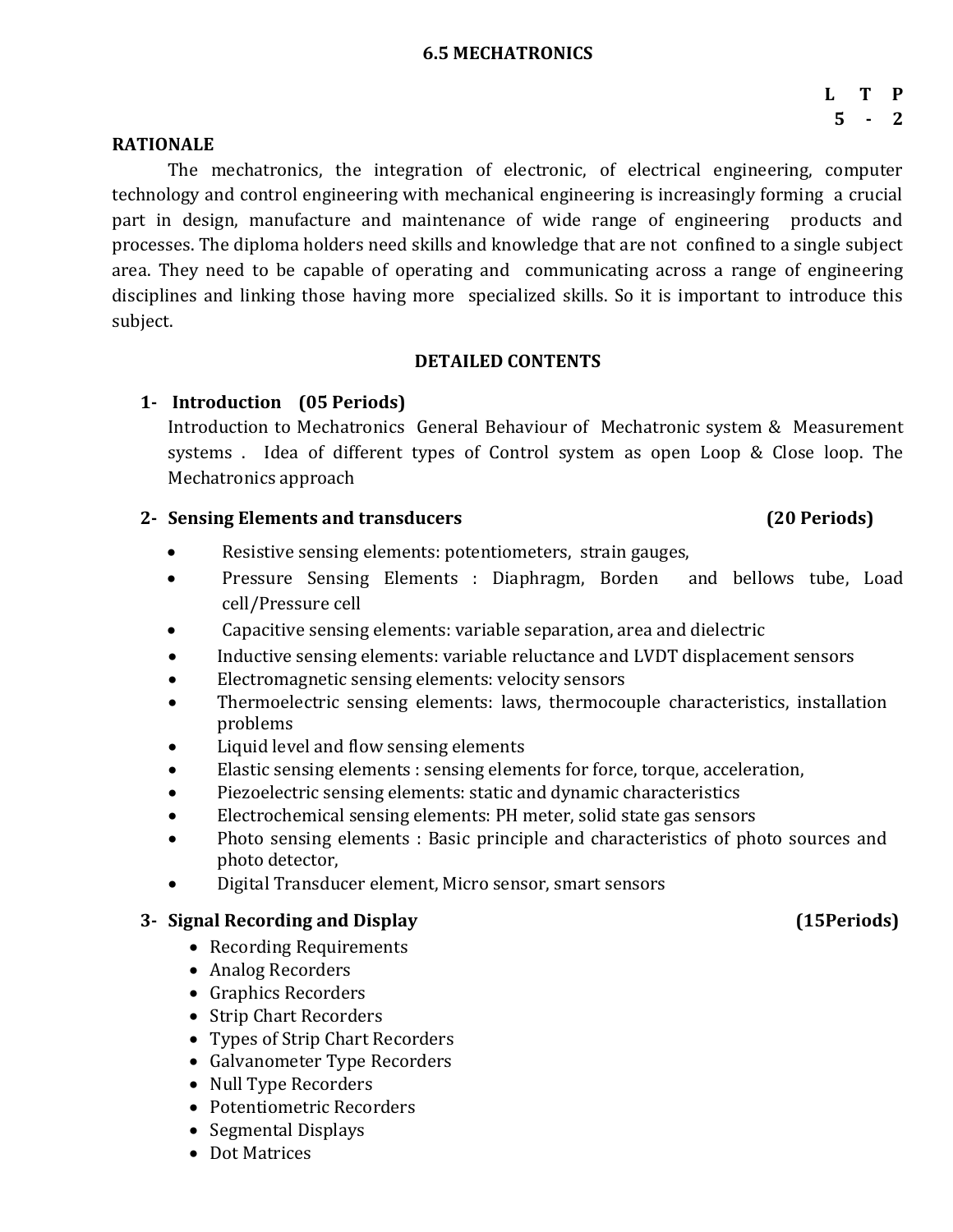## **4- Mechanical Actuation Systems (05Periods)**

Mechanical systems Types of motion Kinematic chains Cams Gear trains Ratchet and pawlBelt and chain drives Bearing Mechanical aspects of motor selection Simple problems

## **5- Electrical Actuation System (05Periods)**

Electrical systems Mechanical switches Solid- state switches Solenoids D.C. motors A.C. motors Stepper motors simple Problems

## **6- Basic System Models (05Periods)**

Mathematical models Mechanical systems building blocks Electrical system building blocks Fluid system building blocks Thermal system building blocks Simple Problems

## **7- Pneumatic & Hydraulic control system (15 Periods)**

- Brief Idea and Introduction of following control techniques
- ON-OFF Control
- Proportional
- Integral
- Derivative
- $\bullet$  PI
- PD
- $\bullet$  PID

## **Controller**

- Block Diagram & Circuits of pneumatic & hydraulic PI,PD & PID controller, Controller
- Electronic Controller/Automatic Controller

# **8- Programmable Logic Controller (PLC) (05Periods)**

# Introduction of PLC, Block Diagram of PLC, Characteristics function of PLC **,**Use of PLC in Mechanical Industry

# **9- Robotix (05Periods)**

General Idea of robot, Brief Description and applications of Hexa Pod, Line follower, Automatic Management and blue boltz robots, Application of robot in Mechanical system, control Mechanism.

## **INSTRUCTIONAL STRATEGY**

- 1. Use computer based learning aids for effective teaching learning.
- 2. Students should be taken to various industrial units for clear conception of various topics.
- 3. Efforts should be made to relate the process of teaching with direct experiences in the industry.

## **RECOMMENDED BOOKS**

- 1- Mechatronics by HMT, Tata McGraw Hill, New Delhi
- 2- Mechatronics: Electronic Control System in Mechanical Engineering by W. Bolton; Pearson Education, Singapore.
- 3- Electronic Instrumentation; by H.S.Kalsi; McGraw-Hill Education India Pvt.Ltd.
- 4- Principles of Measurement Systems by John P.Bently (Pearson)
- 5- Electrical and Electronic Measurements and Instrumentation by A.K.Sawhney; DhanpatRai& Co.
- 6- Instrumentation measurement and Analysis by B.C. Nakra, K.K.Chaudhary
- 7- Optoelectronics An Introduction to Materials and Devices by Singh Jasprit;McGraw Hill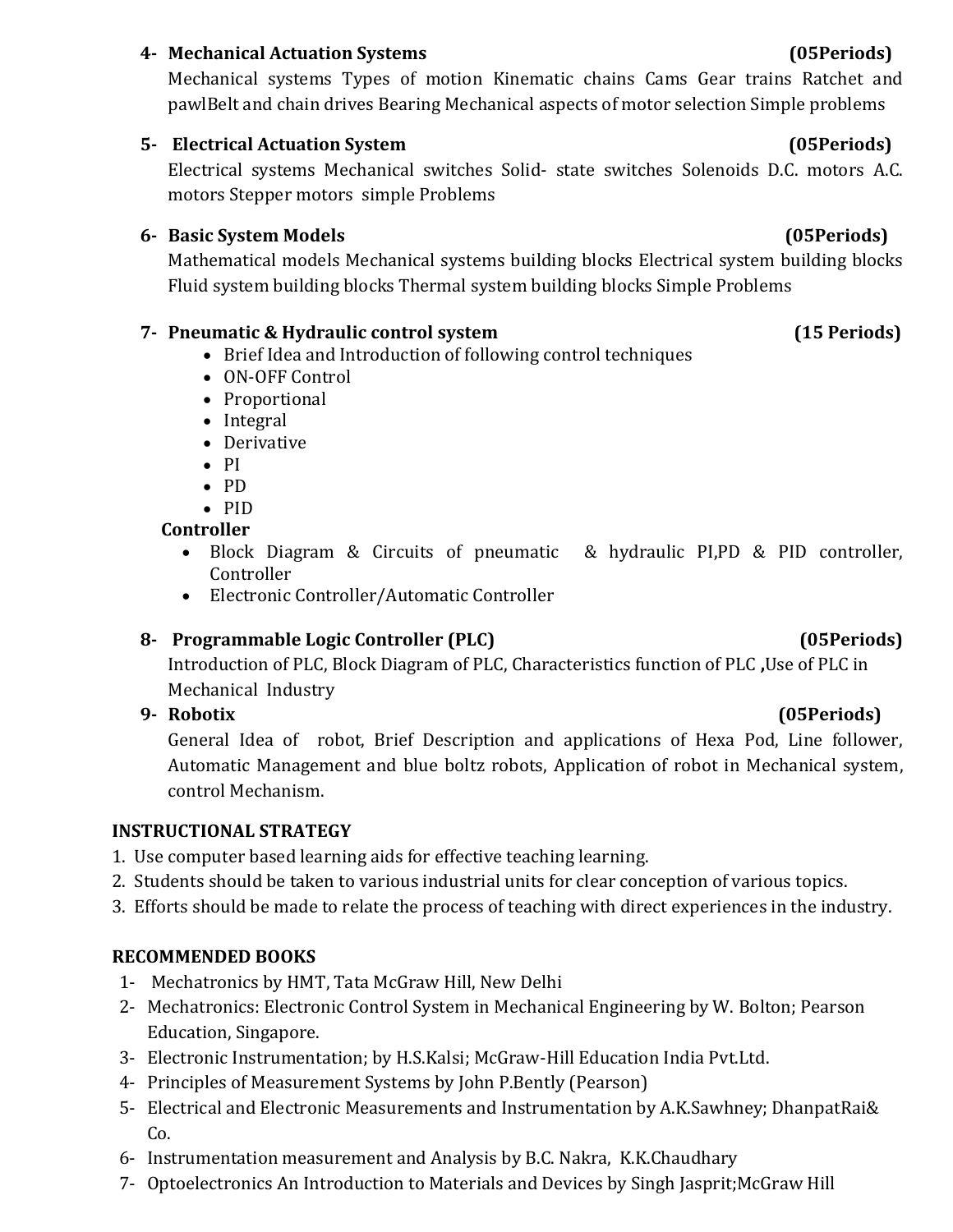- 8- Instrumentation Devices and Systems by C.S.Ranjan; Tata McGraw Hill
- 9- Instrumentation Devices & Systems by S Ranjan (Tata McGraw-Hill Publishing)
- 10-Process Control by Donald P. Echman

## **LIST OF PRACTICALS**

- 1. Measurement of Displacement using LVDT
- 2. Measurement of Temperature using Thermocouple
- 3. Application of Load Cell/Pressure Cell
- 4. Application of capacitive transducer
- 5. Application of Potentiometer
- 6. Application and use of Photocell
- 7. Application and use of graphic and strip chart recorder
- 8. Experiment of ON-OFF Controller
- 9. Experiment of Pneumatic PID Controller
- 10. Experiment of Hydraulic PID Controller
- 11. Application of PLC
- 12. Study and sketch of a general Robot
- 13. Study of feedback control in a Robot.

| Topic No.    | <b>Time allotted</b> | Marks Allotted (%) |
|--------------|----------------------|--------------------|
|              | (Period)             |                    |
| 1            | 05                   | 08                 |
| 2            | 20                   | 20                 |
| 3            | 15                   | 16                 |
| 4            | 05                   | 08                 |
| 5            | 05                   | 08                 |
| 6            | 05                   | 08                 |
| 7            | 15                   | 16                 |
| 8            | 05                   | 08                 |
| 9            | 05                   | 08                 |
| <b>Total</b> | 80                   | 100                |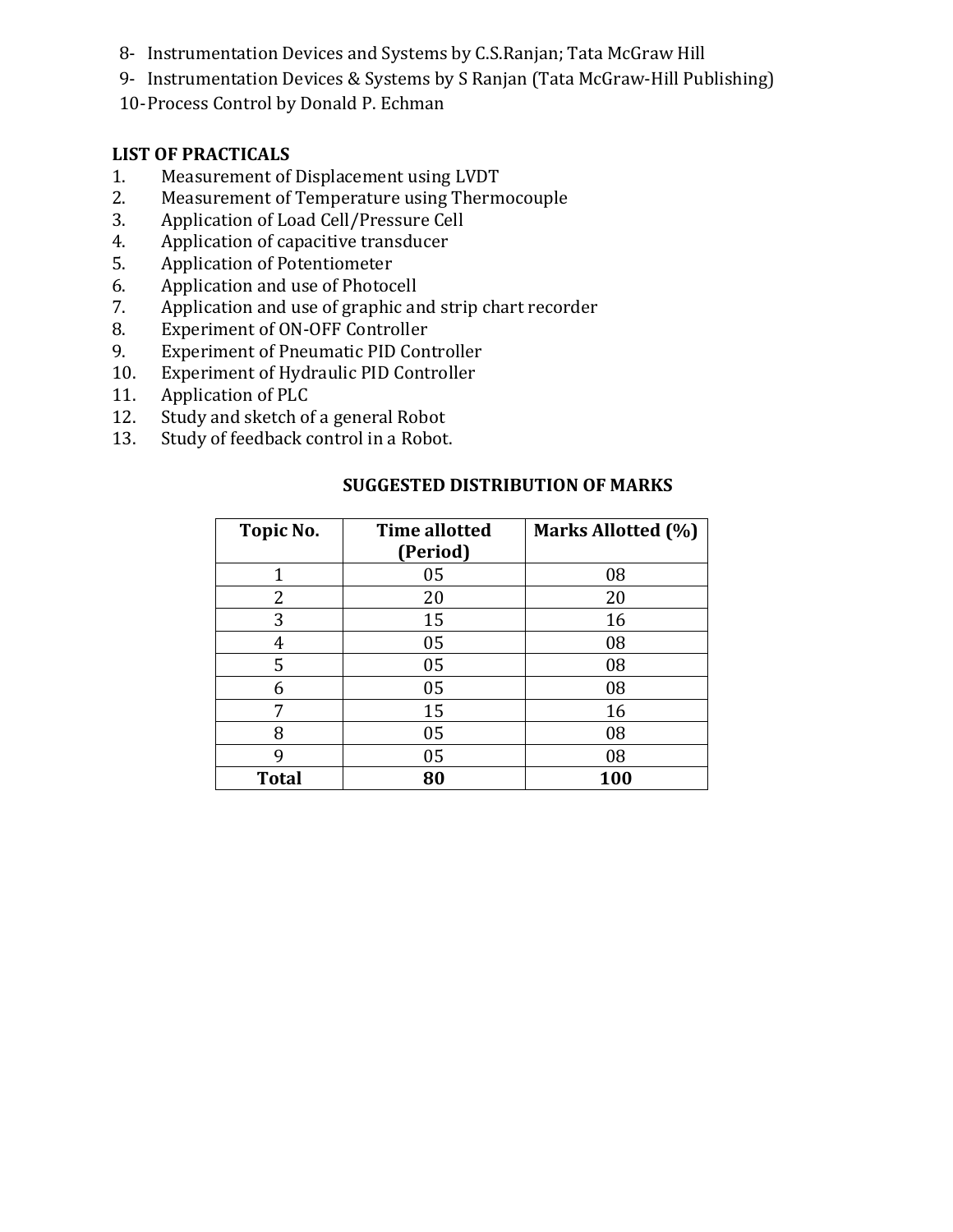#### **6.6 PROJECT WORK**

L T P Periods per week - - 10

Project work aims at developing skills in the students whereby they apply the totality of knowledge and skills gained through the course in the solution of particular problem or undertaking a project. The students have various aptitudes and strengths. Project work, therefore, should match the strengths of students. For this purpose, students should be asked to identify the type of project work, they would like to execute. It is also essential that the faculty of the respective department may have a brainstorming session to identify suitable project assignments. The project assignment can be individual assignment or a group assignment. There should not be more than 3 students if the project work is given for a group. The students should identify or given project assignment at least two to three months in advance. The project work identified in collaboration with industry may be preferred.

Each teacher is expected to guide the project work of 5-6 students.

- Projects related to repair and maintenance of automobiles
- Projects related to increasing productivity
- Projects related to quality assurance
- Projects related to estimation and economics of production
- Projects connected with repair and maintenance of plant and equipment
- Projects related to identification of raw material thereby reducing the wastage
- Any other related problems of interest of host industry

A suggestive criteria for assessing student performance by the external (personnel from industry) and internal (teacher) examiner is given in table below:

| Sr.                | Performance criteria       | Max.  | <b>Rating Scale</b> |                |      |                |                |
|--------------------|----------------------------|-------|---------------------|----------------|------|----------------|----------------|
| No.                |                            | marks | Excellent           | Very           | Good | Satis-         | Poor           |
|                    |                            |       |                     | good           |      | factory        |                |
| 1.                 | Selection of project       | 10    | 10                  | 8              | 6    | 4              | $\overline{2}$ |
|                    | assignment                 |       |                     |                |      |                |                |
| 2.                 | Planning and execution of  | 10    | 10                  | 8              | 6    | $\overline{4}$ | $\overline{2}$ |
|                    | considerations             |       |                     |                |      |                |                |
| 3.                 | Quality of performance     | 20    | 20                  | 16             | 12   | 8              | $\overline{4}$ |
| 4.                 | Providing solution of the  | 20    | 20                  | 16             | 12   | 8              | $\overline{4}$ |
|                    | problems or production of  |       |                     |                |      |                |                |
|                    | final product              |       |                     |                |      |                |                |
| 5.                 | Sense of responsibility    | 10    | 10                  | 8              | 6    | $\overline{4}$ | $\overline{2}$ |
| 6.                 | Self expression/           | 5     | 5                   | 4              | 3    | $\overline{2}$ | $\mathbf{1}$   |
|                    | communication skills       |       |                     |                |      |                |                |
| 7.                 | Interpersonal skills/human | 5     | 5                   | $\overline{4}$ | 3    | $\overline{2}$ | $\mathbf{1}$   |
|                    | relations                  |       |                     |                |      |                |                |
| 8.                 | Report writing skills      | 10    | 10                  | 8              | 6    | $\overline{4}$ | $\overline{2}$ |
| 9.                 | Viva voce                  | 10    | 10                  | 8              | 6    | $\overline{4}$ | $\overline{2}$ |
| <b>Total marks</b> |                            | 100   | 100                 | 80             | 60   | 40             | 20             |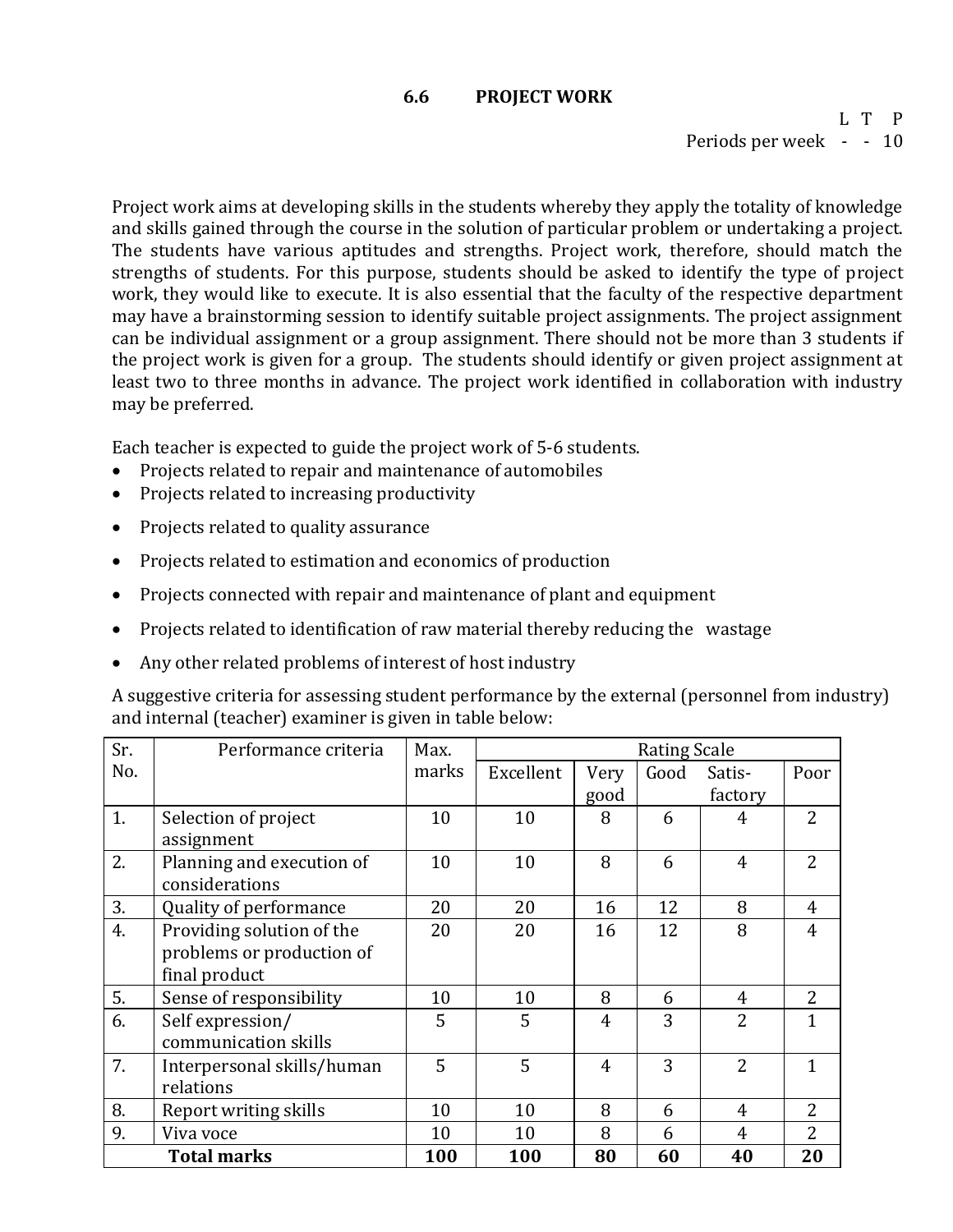|          | Range of maximum marks | Overall grade |
|----------|------------------------|---------------|
|          | More than 80           | Excellent     |
| $\rm ii$ | 65-80                  | Very good     |
| iii)     | 50-64                  | Good          |
| iv)      | 41-49                  | Fair          |
|          | Less than 40           | Poor          |

The overall grading of the practical training shall be made as per following table

In order to qualify for the diploma, students must get "Overall Good grade" failing which the students may be given one more chance of undergoing 8 -10 weeks of project oriented/project work professional training in the same industry and re-evaluated before being disqualified and declared "not eligible to receive diploma ". It is also important to note that the students must get more than six "goods" or above "good" grade in different performance criteria items in order to get "Overall Good" grade.

## **Important Notes**

- 1. This criteria must be followed by the internal and external examiner and they should see the daily, weekly and monthly reports while awarding marks as per the above criteria.
- 2. The criteria for evaluation of the students have been worked out for 100 maximum marks. The internal and external examiners will evaluate students separately and give marks as per the study and evaluation scheme of examination.
- 3. The external examiner, preferably, a person from industry/organization, who has been associated with the project-oriented professional training of the students, should evaluate the students performance as per the above criteria.
- 4. It is also proposed that two students or two projects which are rated best be given merit certificate at the time of annual day of the institute. It would be better if specific nearby industries are approached for instituting such awards.

The teachers are free to evolve another criteria of assessment, depending upon the type of project work.

It is proposed that the institute may organize an annual exhibition of the project work done by the students and invite leading Industrial organizations in such an exhibition. It is also proposed that two students or two projects which are rated best be given merit certificate at the time of annual day of the institute. It would be better if specific industries are approached for instituting such awards.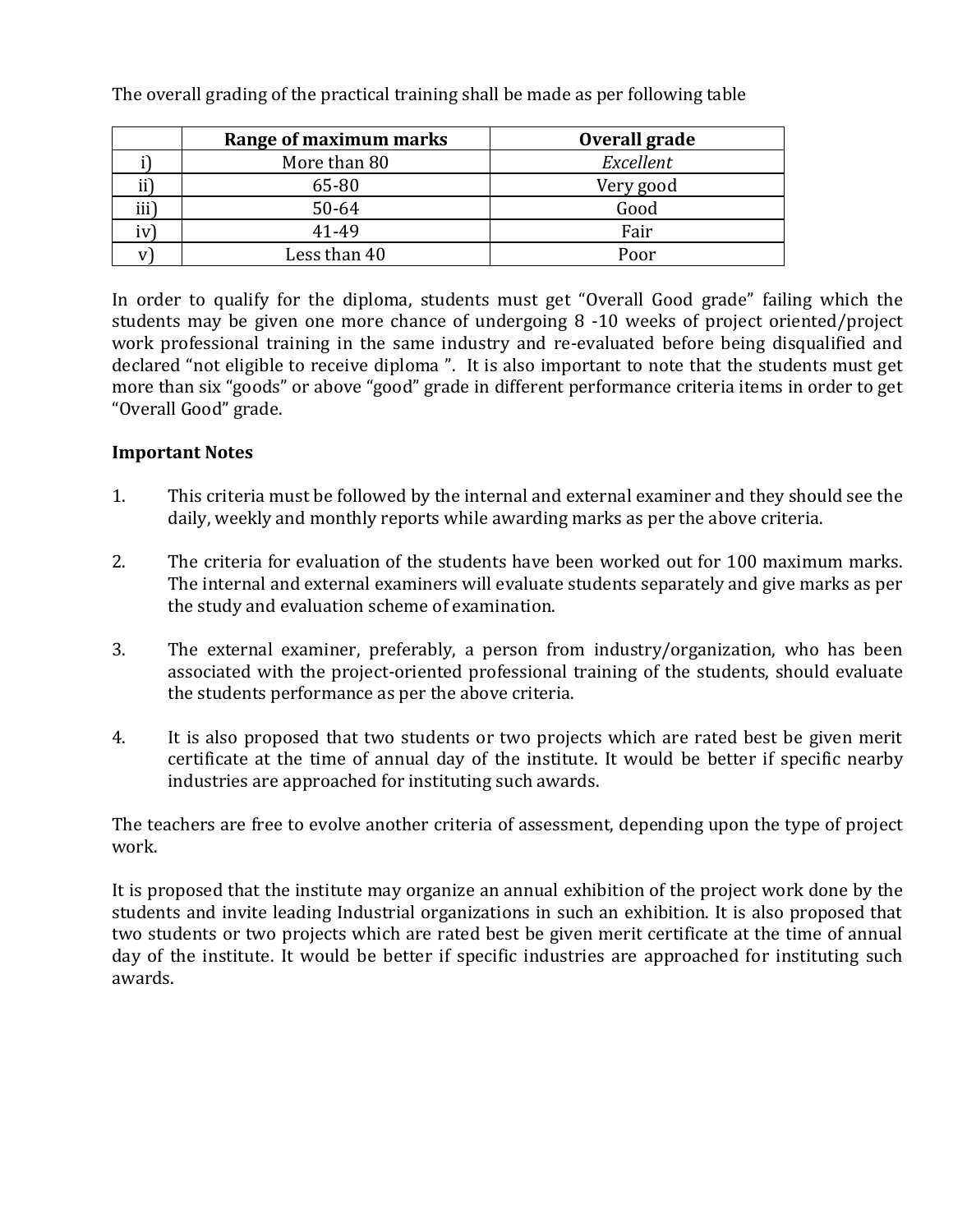### **6.7 EMPLOYABLE SKILLS**

L T P Periods per week - - 4

### **RATIONALE**

Diploma holders are required to not only possess subject related knowledge but also soft skills to get good jobs and to rise steadily at their workshop. This subject is included to develop employability skills amongst the students

#### **DETAILED CONTENTS**

- 1. Industrial Scenario Engineering Education and expectations of competences from an engineer by employer (04 period)
- 2. Personality types, characteristic and features for a successful engineer (04 period)
- 3. Professional Engineer desirable values and ethics and their development. Relation between engineering profession, society and environment (04 period)
- 4. Managing project (16 period)
	- Leadership
	- Motivation
	- Time management
	- Resource management
	- Computer Software
	- Interpersonal relationship
	- **•** Engineer economics and fundamentals
- 5. Effective Communication (08 period)
	- Listening
	- Speaking
	- Writing
	- Presentation Technique/Seminar
	- Group discussion

### 6. Preparing for Employment (08 period)

- Searching for job/job hunting
- Resume Writing
- Interview technique in personal interview telephonic interview, panel interview, group interview, video conference
- 7. Managing Self (06 period)
	- Managers body, mind, emotion and spirit